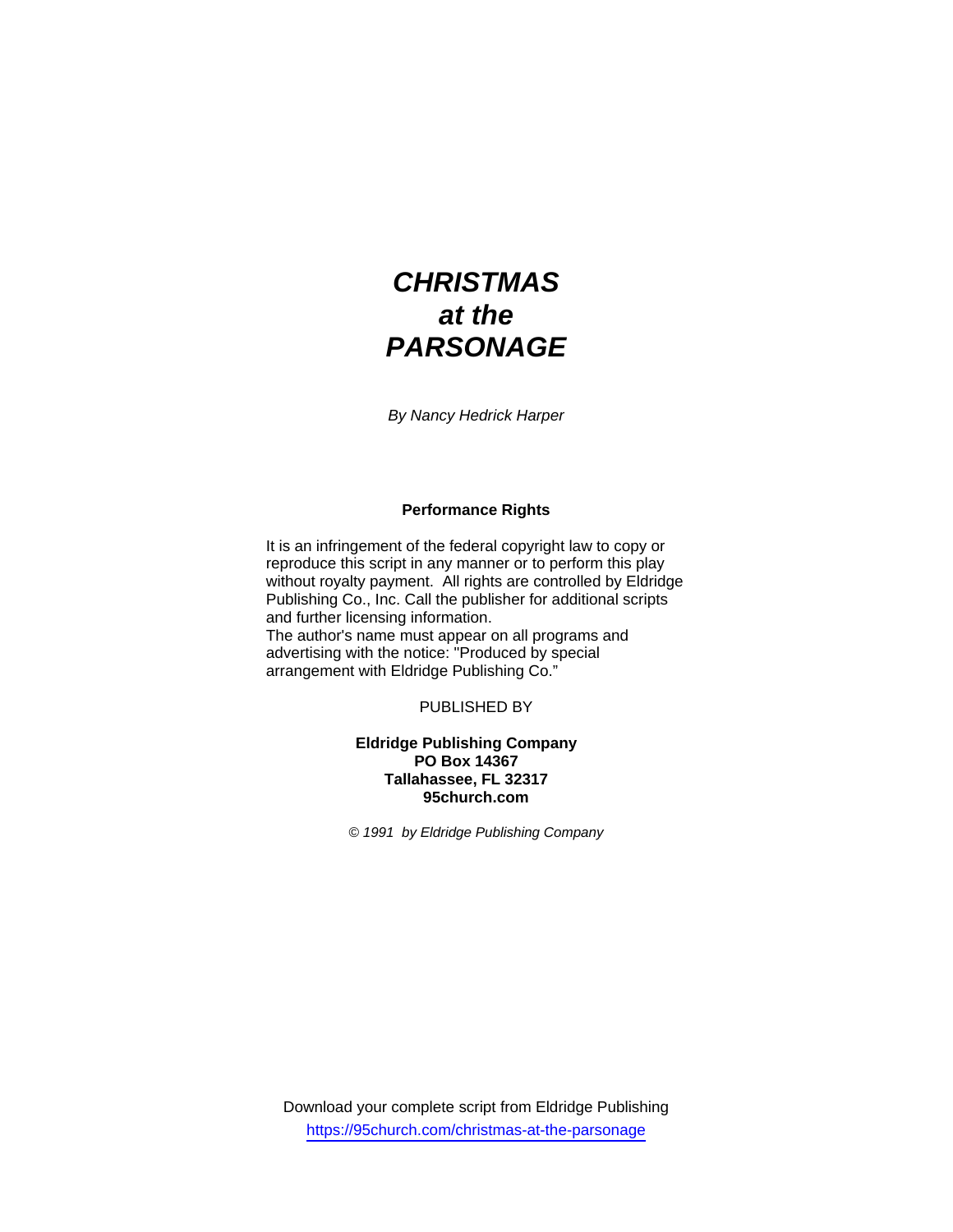### *CHRISTMAS AT THE PARSONAGE -2-*

## **DEDICATION**

 This play is dedicated to the children of all ministers everywhere, but especially to my siblings, Wilma, Wanda, and Paul.

> *The playwright, Nancy Hedrick Harper*

## **THE STORY**

If you think your Christmas is hectic, look in on the Taylors at the parsonage! The four Taylor children are unhappy about being in more pageants, stranded travelers need help, a troubled high school couple wants advice about getting married, and on top of it all, a beautiful baby is left at the parsonage door. As the mayhem mounts, Rev. and Mrs. Taylor try to find the young mother who so desperately needs God's help. A delightful and inspiring story with a family you won't want to leave when the curtain closes.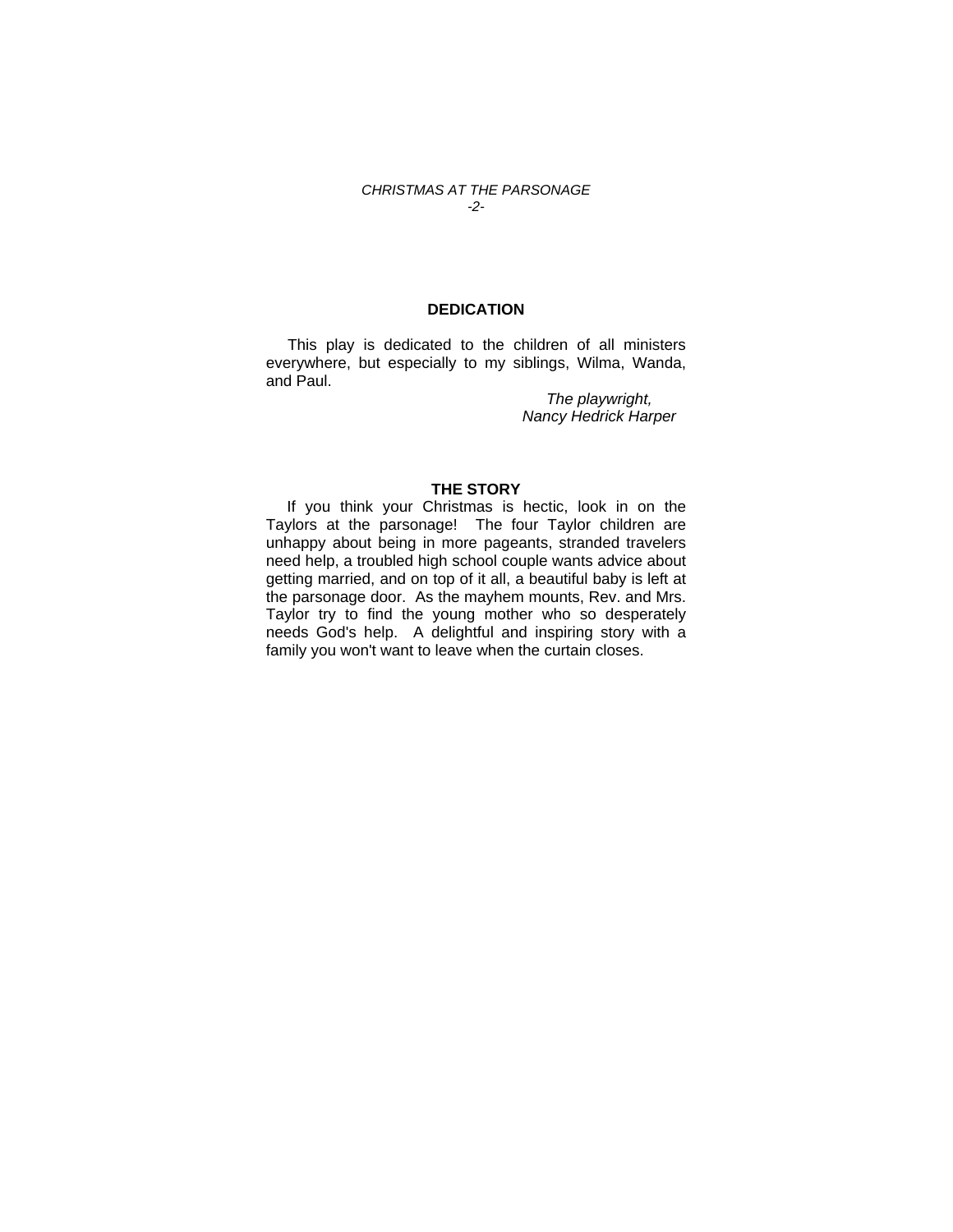## *CHRISTMAS AT THE PARSONAGE -3-*

## **CAST OF CHARACTERS**

**ANDREW TAYLOR:** Dedicated minister. **RUTH TAYLOR:** His wife, equally dedicated. **HOLLY:** Their 17-year old daughter. **HEATHER:** Their 13-year old daughter. **PETER:** Their 10-year old son. **JOHN:** Their 7-year old son. **JAMES MCARTHUR:** Another minister, family friend. **SHIRLEY MCARTHUR:** James' wife. **MILDRED TURNER:** Troublemaker. **MELANIE:** A teenager with problem. **STEVE:** Melanie's boyfriend. **MARTIN SMITH:** An older man with car trouble. **GRACE SMITH:** His wife, nervous and easily upset. **SARAH:** Mary's mother. **JACKIE:** Sarah's younger sister.

**PLAYING TIME:** Approximately 1 hour.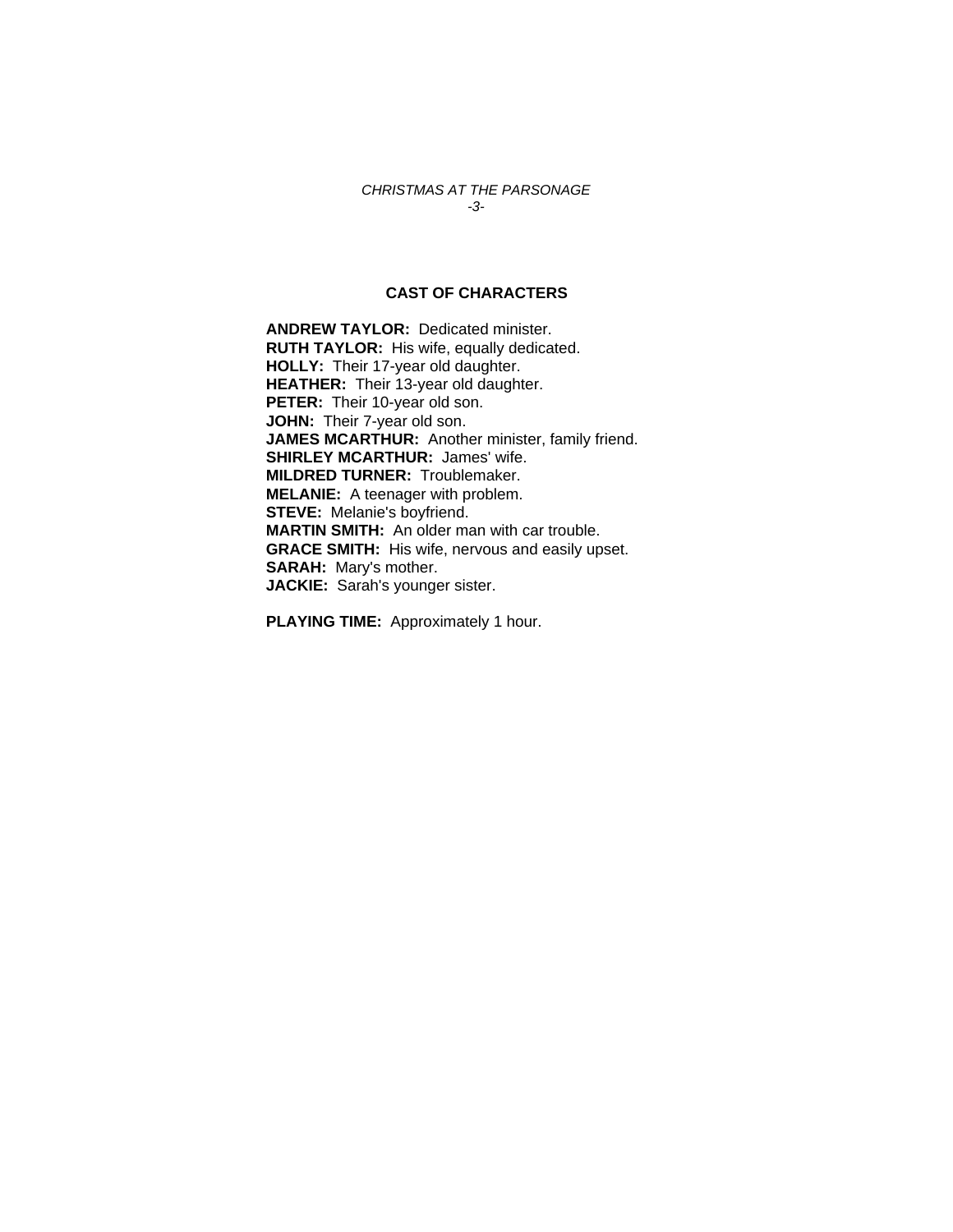#### *CHRISTMAS AT THE PARSONAGE -4-*

## **SYNOPSIS**

Present day, the living room at the parsonage. All wear modern, winter clothing.

- Act 1 A few days before Christmas
- Act 2 The next evening
- Act 3 The next day

## **PROPERTIES**

Winter coats, etc. for all characters; school books for the Taylor children; throw pillows for sofa; a big box of candy; a basket with a baby in it wrapped in blankets; note about the baby; bassinet; checker game; robe for Holly.

## **SOUND EFFECTS:** Doorbell.

## **STAGE SETTING**

The stage setting may be as simple or as elaborate as space permits. There should be a sofa CS, a sofa SR, two chairs SL, or enough chairs to seat ten people in Act 3. A phone is located UR besides sofa on a small table. The room is decorated for Christmas. There should be a coat rack beside door UL which leads to the outside, and is the main entrance from the outside. A door UR leads to the kitchen and all other parts of the house. A bassinet or small crib is added front CS in Act 2 for the baby. A window is located on far SL, and a large Christmas tree stands UL near the window.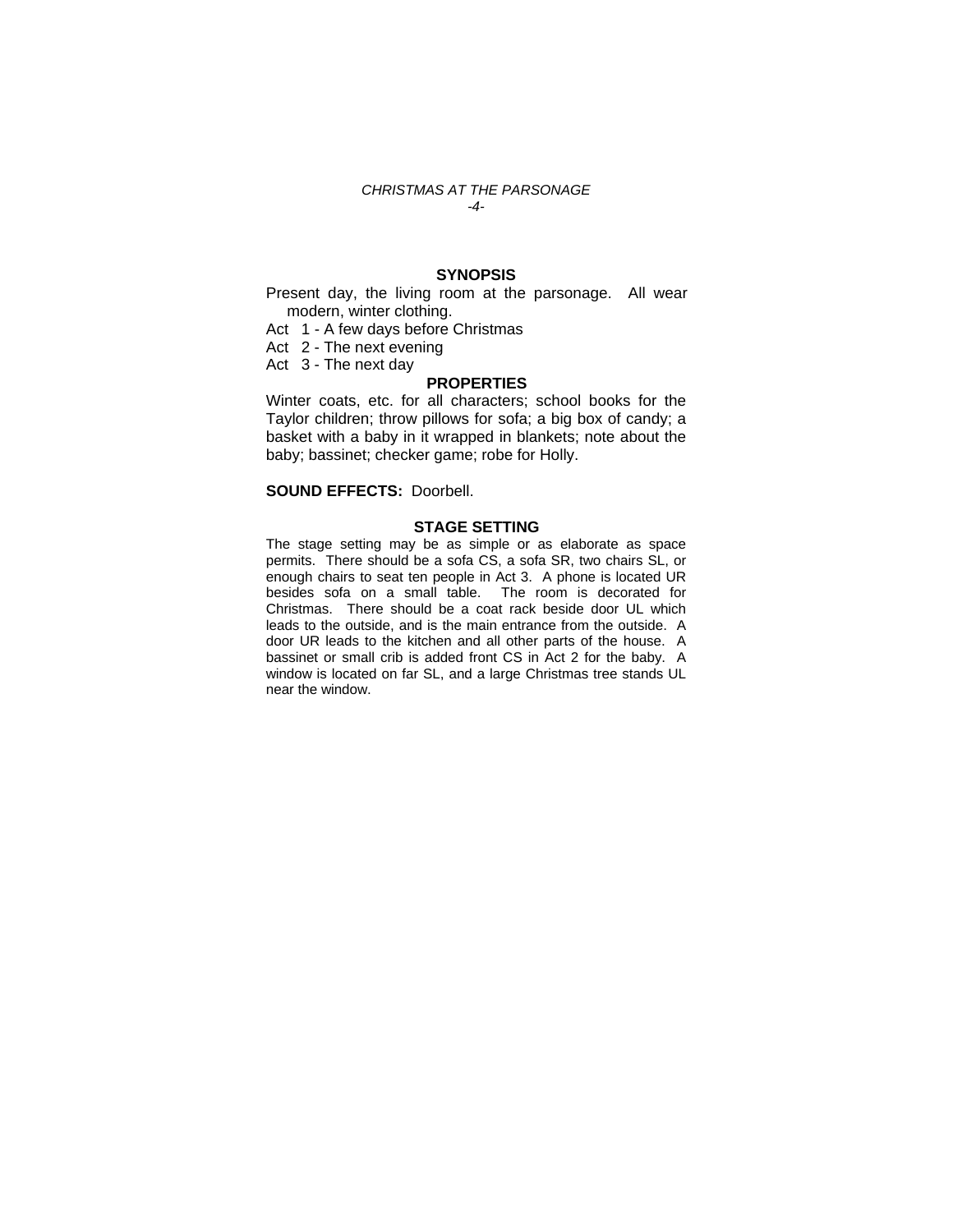## *CHRISTMAS AT THE PARSONAGE -5-*

## **Act 1**

PETER: *(Appears before the closed curtain and speaks to the audience.)* Hi! My name is Peter, and my father is a preacher, so I'm know as a preacher's kid or PK. You may think it's nice to be a PK, but I'm here to tell you that the whole scene stinks. People expect us to be perfect, and they think we should be little angels. Well, we're neither. We're just ordinary kids. And being a PK is worse than living in the White House, because someone is always poking their nose into our business. And we're always moving around. About the time we make new friends at school, we have to move somewhere else. Do you know what it's like to always be the new kid in school? Lots of times I really resent being a PK, but one year at Christmas I found out that there are worse things. Come with me to my house and find out what I mean. *(HE disappears behind curtain.)* 

*(As CURTAIN opens, stage is empty. PETER, JOHN, HOLLY and HEATHER enter noisily UL, talking and dropping coats, books, mittens, etc on floor.)* 

- HEATHER: I sure am glad this was the last day of school till after Christmas.
- HOLLY: Me, too. I need a break from school for awhile.
- JOHN: I don't think I could take another day right now. *(Sits on R end of sofa CS.)*

*(RUTH enters UR.)* 

- PETER: Hey, Mom, we're home. *(HE sprawls on the sofa as others find seats.)*
- RUTH: You were so quiet that I didn't know you had come!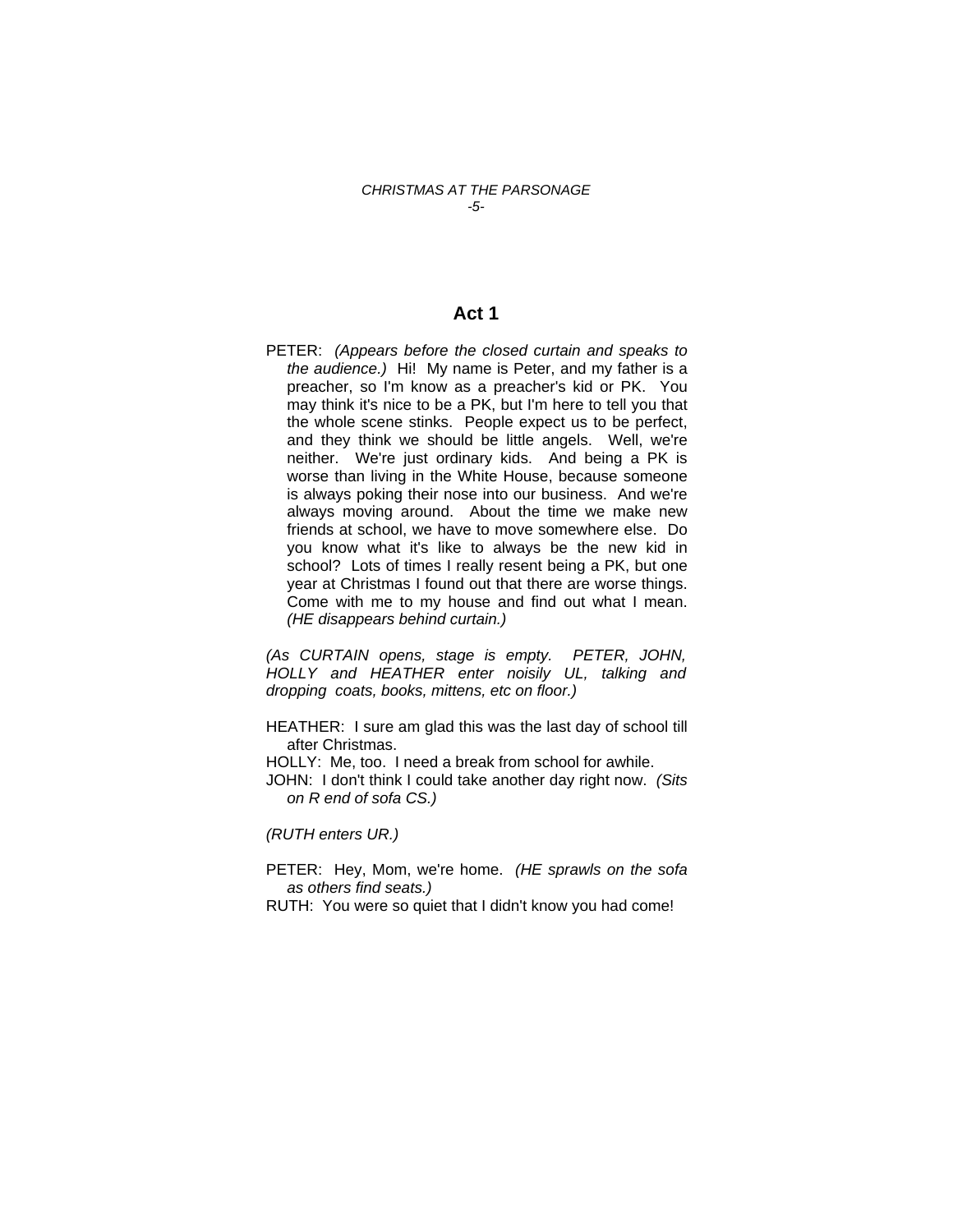JOHN: Mom, I don't like being a preacher's kid. I'm just gonna tell Daddy he can quit preaching, or I'll run away from home.

RUTH: What in the world happened this time, John?

PETER: Just the usual. Some kid made fun of him.

RUTH: Peter, I asked John. *(To JOHN.)* What happened?

- JOHN: All the kids at school were talking about what they wanted for Christmas. When I said I wanted a bike, Sammy said I couldn't have one because I was a preacher's kid.
- RUTH: What does being a preacher's kid have to do with not getting a bike?
- JOHN: That's what I asked, and Sammy said that PK's aren't supposed to ride bikes or do any fun things.
- RUTH: Now that's just nonsense. *(Hugs JOHN.)* Don't worry about it. Just remember that all this ridicule is a cross we have to bear, and don't let it get you down.
- JOHN: But the crosses get pretty heavy sometimes, especially when you're little. That's why I think I'll just run away from home.
- RUTH: Running away never solves any problems, does it? *(Sits on sofa SR.)*

JOHN: Maybe not.

PETER: Well, I don't think it's fair.

HEATHER: Neither do I. We're kids just like everyone else.

*(ANDREW enters from door UR and listens, unobserved.)* 

- HOLLY: I've put up with this longer than the rest of you, and it doesn't get any easier. Why do people expect us to be different? Some people think we should be perfect, and others treat us like we're some weird creatures from outer space.
- HEATHER: That's one reason I don't tell kids at school what Daddy does unless I have to.

RUTH: Why Heather!

HOLLY: It's the easiest way out, but in small towns like this, everyone knows anyway.